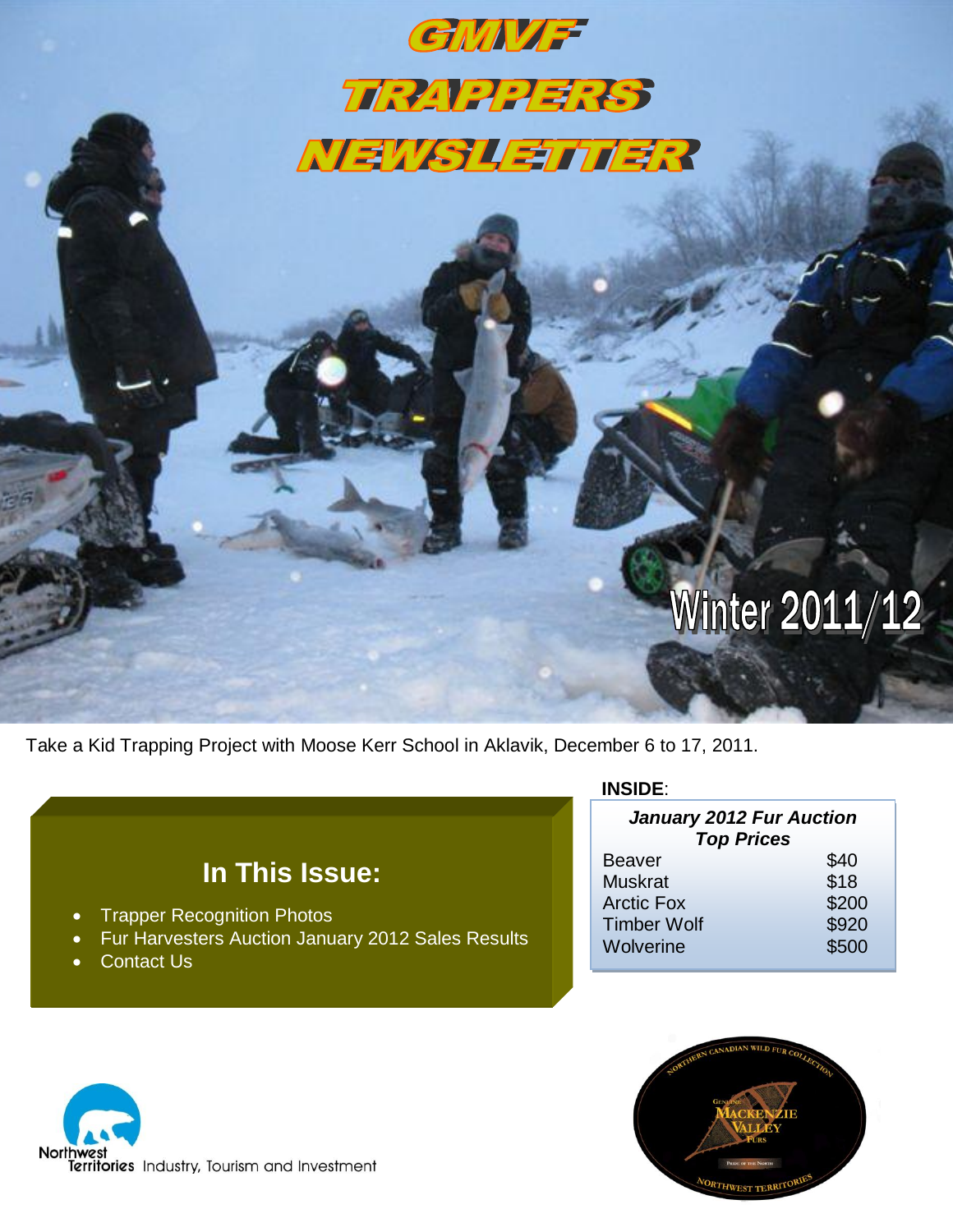## **Trapper Recognition Awards**

The Genuine Mackenzie Valley Fur Program would like to share recent photos of trappers who received Awards for their achievements in the 2010/11 trapping season. Note that we have not received all of the photos at this time and may add more in future newsletters.



Frances Nahanni of Fort Simpson receives the Senior Trapper Award for the Dehcho Region 2010/11 from Renalyn Pascua-Matte (left) and Renewable Resource Officer Kelly Pennycook. Eric Harry Moses of Fort Simpson receives the



Charlie Tale of Wrigley receives the Dehcho Region 2010/11 High Sales and the High Pelts Award from Renalyn Pascua Matte, Manager, Trade and Investment, ITI.



Dehcho Youth Trapper Award 2010/11 from ITI Superintendent Dehcho Region Mike Mageean.



Left to right, Michel Lemieux, James B. Firth, High Sales and High Pelts Award Inuvik Region, Marilyn Maring, Youth Trapper Inuvik Region Award and Youth Trapper NWT Award; Don Craik, ITI Regional Superintendent, Inuvik Region, Sam Lennie, Senior Trapper Award Inuvik Region. The young trapper in front is Bobbie Cole, the grandson of James B. Firth. James passed his award on down to Bobbie who is wearing a youth size GMVF jacket.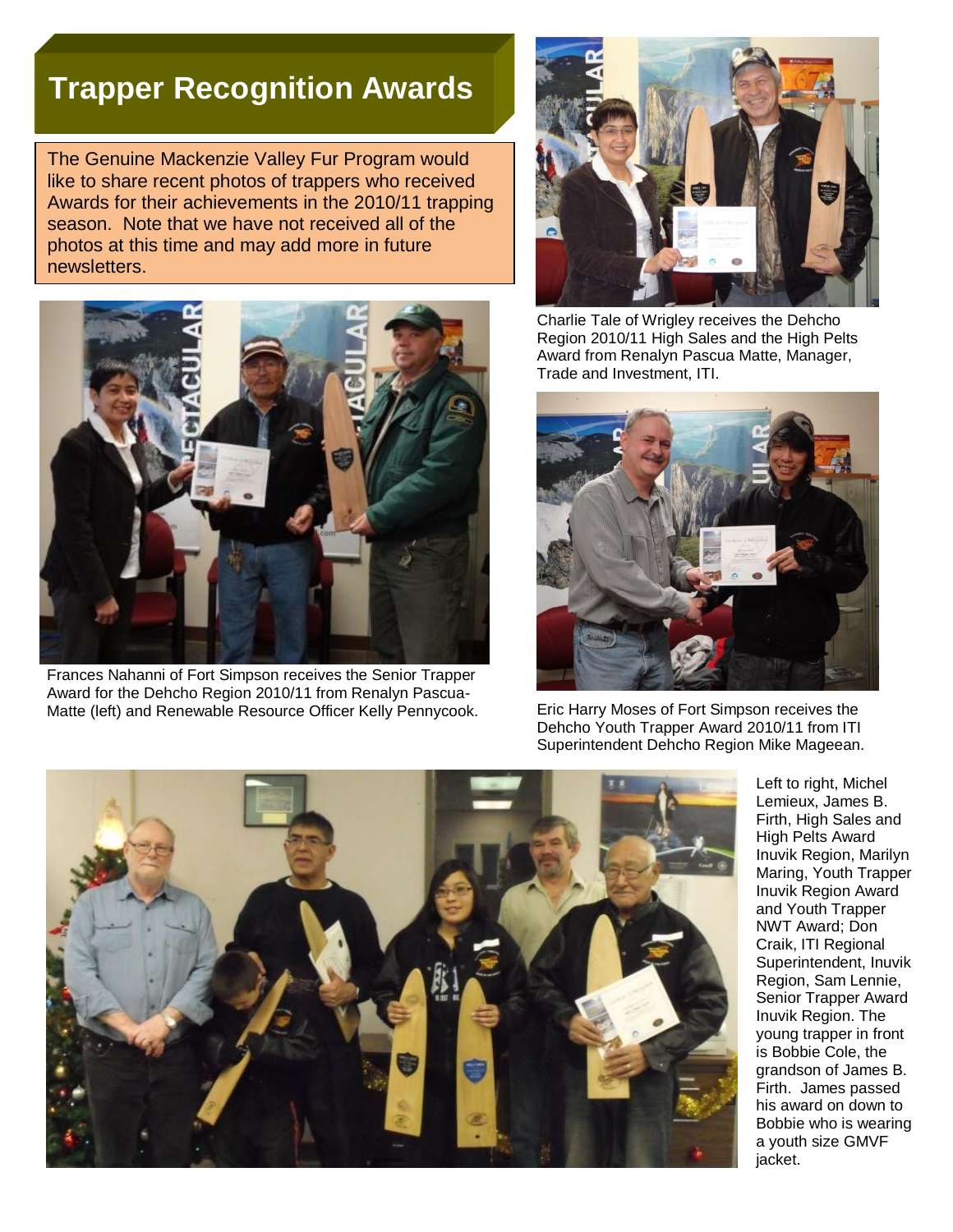

Henri Apples of Behchoko receives the North Slave Region Senior Trapper Award from Tlicho Government Grand Chief Eddie Erasmus (right) and Gord Bohnet, Dogrib Area Superintendent, ITI.



Jimmy Pierre Mantla of Behchoko receives both the North Slave Region High Sales and High Pelts Award from Tlicho Government Grand Chief Eddie Erasmus (right) and Gord Bohnet, Dogrib Area Superintendent, ITI.



Samuel Rymer of Fort Resolution receives the South Slave Youth Trapper Award 2010/11.



Jerry Beaulieu of Fort Resolution receives the South Slave High Pelts Award 2010/11.



Devon Beck of Fort Resolution receives the South Slave High Sales Award 2010/11.